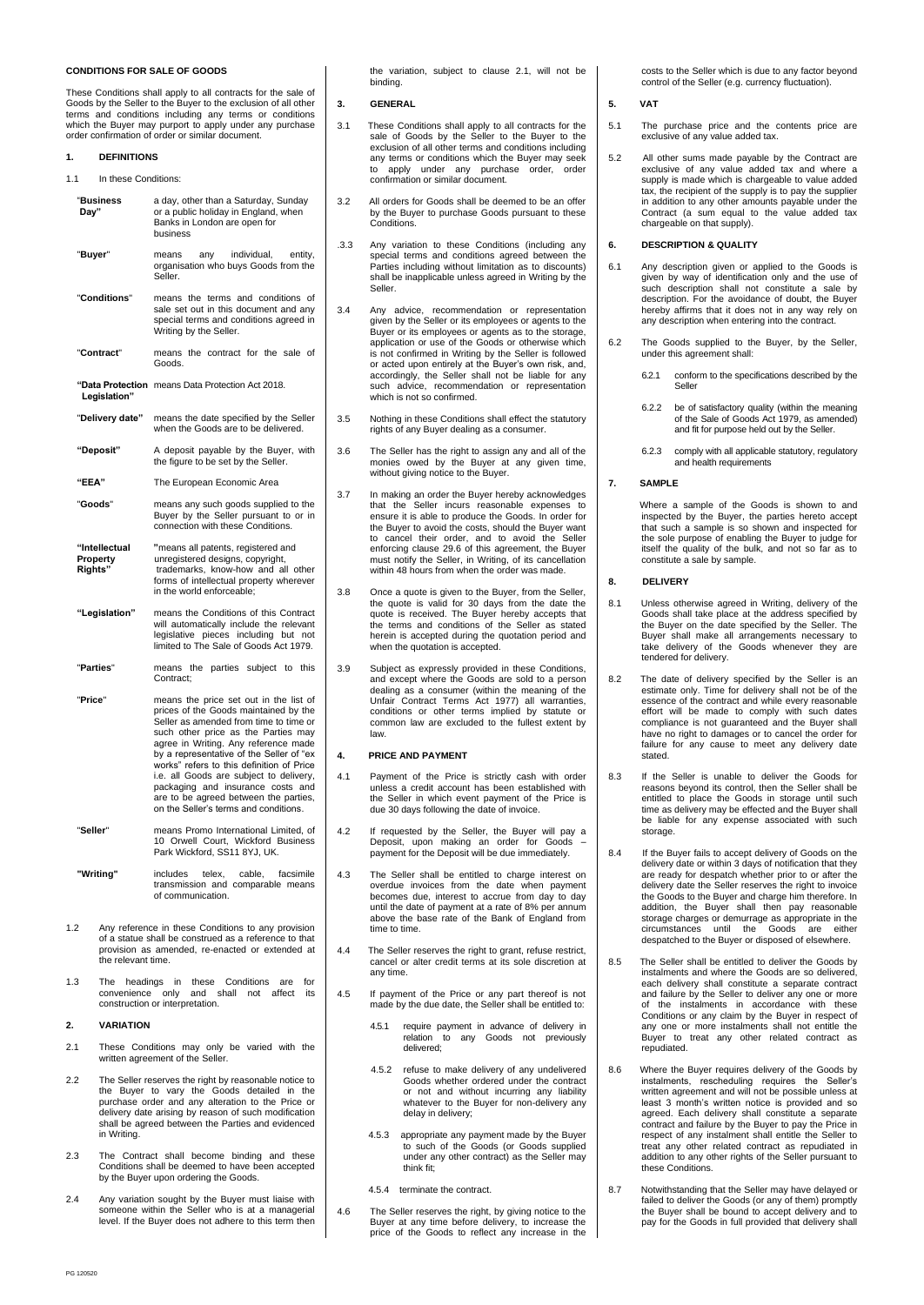be tendered at any time within 3 months of the delivery date

8.8 The Buyer shall accept sole responsibility of the disposable of any palettes that arrive with the Goods.

# **9. ACCEPTANCE**

- 9.1 The Seller is a distributor of Goods and the Buyer is exclusively responsible for detailing the specification of the Goods, for ascertaining the use to which they will be put and for determining their ability to function for that purpose.
- 9.2 The Buyer may reject Goods delivered to it that do not comply with clause 6.2, provided that:

9.2.1 notice of rejection is given to the Seller;

9.2.1.1 in the case of a defect that is apparent on normal visual inspection, with 3 Business Days of the Delivery Date;

9.2.1.2 in the case of a latent defect, within a reasonable time of the latent defect having become apparent; and

9.2.2 none of the events listed in clause 9.4 apply

- 9.3 If the Buyer fails to give notice of rejection in accordance with clause 9.2, it shall be deemed to have accepted these Goods
- 9.4 The Seller shall not be liable for a Goods' failure to comply with the warranty set out in 6.2, in any of the following events:
	- 9.4.1. the Buyer makes any further use of those Goods after giving notice in accordance with clause 9.2
	- 9.4.2 the defect arises because the Buyer failed to follow the Seller's oral or written instructions for the storage, commissioning, installation, use and maintenance of the Goods or (if there are none) good trade practice regarding the same
	- 9.4.3. the defects arises as a result of the supplier following any drawing, design or specification supplied by the Buyer
	- 9.4.4 the Buyer alters or repairs those Goods without the written consent supplied by the Seller
	- 9.4.5 the defects arises as a result of fair wear and tear wilful damage, negligence, or abnormal storage or working conditions; or
	- 9.4.6 the Goods differ from their description or the specification as a result of change made to ensure they comply with applicable statutory or regulatory requirements
- 9.5 The terms of this agreement shall apply to any repaired or replacements Goods supplied by the Seller.
- 9.6 The Buyer shall not remove or otherwise interfere with the marks or numbers on the Goods.
- 9.7 The Buyer shall accept delivery of the Goods tendered notwithstanding that the quantity so delivered shall be either greater or lesser than the quantity purchased provided that any such discrepancy shall not exceed 10%, the Price to be adjusted pro-rata to the discrepancy.

### **10. OWNERSHIP AND RISK**

- 10.1 Risk of damage or loss of the Goods shall pass to the Buyer in the case of Goods to be delivered at the Seller's premises, at the time when the Seller notifies the Buyer that the Goods are available for collection, or in the case of Goods to be delivered otherwise than at the Seller's premises, at the time of delivery.
- 10.2 Notwithstanding delivery and the passing of risk in the Goods, or any other provision of these conditions, the property in the Goods shall not pass to the Buyer until the Seller has received in cash or cleared funds payment in full of the Price of the Goods and of all other Goods agreed to be sold by the Seller to the Buyer for which payment is then due.
- 10.3 Until such time as the property in the Goods passes to the Buyer, the Buyer shall hold the Goods as the Seller's fiduciary agent and bailee, and shall keep the Goods separate from those of the Buyer and third parties and properly stored, protected and insured and identified as the Seller's property.
- 10.4 Until payment of the Price the Buyer shall be entitled to resell or use the Goods in the course of

its business but shall account to the Seller for the proceeds of sale or otherwise of the Goods, whether tangible or intangible including insurance proceeds, shall keep all such proceeds separate from any monies or property of the Buyer and third parties and, in the case of tangible proceeds, properly stored, protected and insured.

- 10.5 Until such time as the property in the Goods passes to the Buyer (and provided that the Goods are still in existence and have not been resold) the Seller shall be entitled at any time to require the Buyer to deliver up the Goods to the Seller and if the Buyer fails to do so forthwith to enter upon any premises of the Buyer or of any third party where the Goods are stored and repossess the Goods.
- 10.6 The Buyer shall not be entitled to pledge or in any way charge by way of security for any indebtedness any of the Goods which remain the property of the Seller, but if the Buyer does so all monies owing by the Buyer to the Seller shall (without prejudice to any other right or remedy of the Seller) forthwith become due and payable.
- 10.7 The Seller shall be entitled to recover the Price notwithstanding that property in any of the Goods has not passed from the Seller.

### **11. INSOLVENCY OF BUYER**

- 11.1 If the Buyer fails to make payment for the Goods in accordance with the contract of sale or commits any other breach of this Contract or if any distress or execution shall be levied upon any of the Buyer's property or the Goods or if the Buyer offers to make any arrangement with its creditors or commits an act of bankruptcy or if any petition in bankruptcy is presented against the Buyer or the Buyer is unable to pay its debts as they fall due or if being a limited company any resolution or petition to wind up the Buyer (other than for the purpose of amalgamation or reconstruction without insolvency) shall be passed or presented of if a receiver, administrator administrative receiver or manager shall be appointed over the whole or any part of the Buyer's business or assets or if the Buyer shall suffer any analogous proceedings under foreign law or if any such matter as provided for in this Condition 11 is reasonably apprehended by the Seller all sums outstanding in respect of the Goods shall become payable immediately.
- 11.2 The Seller may in the circumstances set out in Condition 11.1 above also, in its absolute discretion, and without prejudice to any other rights which it may have, exercise any of its rights pursuant to Condition 10 above.

### **12. WARRANTY**

- 12.1 Where the Goods are found to be defective, the Seller shall replace defective Goods free of charge within the manufacturer's warranty period if acceptable from the date of delivery, subject to the following conditions;
	- 12.1.1 the Buyer notifying the Seller in Writing immediately upon the defect becoming apparent;
	- 12.1.2 the defect being due to faulty design, materials or workmanship.
- 12.2 Any Goods to be repaired or replaced shall be returned to the Seller at the Buyer's expense, if so requested by the Seller.
- 12.3 Where the Goods have been manufactured and supplied to the Seller by a third party, any warranty granted to the Seller in respect of the Goods shall be passed on to the Buyer and the Buyer shall have no other remedy against the Seller.
- The Seller shall be entitled in its absolute discretion to refund the Price of the defective Goods in the event that the Price has already been paid.
- 12.5 The remedies contained in this Condition 12 are without prejudice and subject to the other Conditions herein, including, but without limitation, to conditions 16 and 17 below.

#### **13. LIABILITY**

- 13.1 No liability of any nature shall be incurred or accepted by the Seller in respect of any representation made by the Seller, or on its behalf, to the Buyer, or to any party acting on its behalf, prior to the making of this Contract where such representations were made or given in relation to:
	- 13.1.1 the correspondence of the Goods with any description or sample;
	- 13.1.2 the quality of the Goods; or
- 13.1.3 the Buyer notifying the Seller in Writing immediately upon the defect becoming apparent;
- 13.1.4 the fitness of the Goods for any purpose whatsoever.
- 13.2 No liability of any nature shall be accepted by the Seller to the Buyer in respect of any express term of this Contract where such term relates in any way to:
	- 13.2.1 the correspondence of the Goods with any description;
	- 13.2.2 the quality of the Goods; or
	- 13.2.3 the fitness of the Goods for any purpose whatsoever.
- 13.3 Except where the Buyer deals as a consumer all other warranties, conditions or terms relating to fitness for purpose, quality or condition of the Goods, whether express or implied by statute or common law or otherwise are hereby excluded from the contract to the fullest extent permitted by law.
- 13.4 For the avoidance of doubt the Seller will not accept any claim for consequential or financial loss of any kind however caused.

# **14. LIMITATION OF LIABILITY**

- 14.1 Where any court or arbitrator determines that any part of Condition 13 above is, for whatever reason, unenforceable, the Seller shall be liable for all loss or damage suffered by the Buyer but in an amount not exceeding the Price.
- 14.2 Nothing contained in these Conditions shall be construed so as to limit or exclude the liability of the Seller for death or personal injury as a result of the Seller's negligence or that of its employees or agents.

### **15. INTELLECTUAL PROPERTY RIGHTS**

- 15.1 Where any Goods supplied by the Seller embody, include or contain computer program(s) and/or related documentation the copyright in which is owned by a third party, all rights and liabilities associated with the use and/or reproduction thereof will be subject to the terms of the applicable end user licence, to the exclusion of all liabilities and obligations on the Seller part.
- 15.2 The Buyer will indemnify the Seller against all liabilities for infringement of third party intellectual property rights arising from our compliance with the Buyer's specific requirements regarding design or specification for the Goods or arising from the use of the Goods in combination with other products.
- 15.3 In the event that all the Goods or the use thereof (subject as aforesaid) are held to constitute an infringement of any intellectual property rights and the use is thereby prevented, the will at its own expense and option either procure for the Buyer the right to continue using the Goods or replace the same with a non-infringing product, or modify the Goods so that they become non-infringing, or may elect to retake possession of the Goods and refund the Price. Subject to the foregoing, the Seller shall be under no liability to the Buyer for any loss, damage or enquiry, whether direct or indirect, resulting from any intellectual property right infringement of the Goods.
- 15.4 All Intellectual Property Rights produced from or arising as a result of the performance of any contract shall, so far as not already vested, become the absolute property of the Seller, and the Buyer shall do all that is reasonably necessary to ensure that such rights vest in the Seller by the execution of appropriate instruments or the making of agreements with third parties.
- 15.5 All orders are processed in accordance with the quality system elements of ISO 9002 however the Goods may not have been procured from a quality assured source unless there is an asterisk(\*) against the relevant items.

#### **16. FORCE MAJEURE**

16.1 The Seller shall not be liable for any delay or failure to perform any of its obligations if the delay or failure results from events or circumstances outside its reasonable control, including but not limited to acts of God, strikes, lock outs, accidents, war, fire, transport embargos, breakdown of plant or machinery or shortage or unavailability of raw materials from a natural source of supply, and the Seller shall be entitled to a reasonable extension of its obligations. If the delay persists for such time as the Seller considers unreasonable, it may without liability on its part, terminate the contract or any part of it.